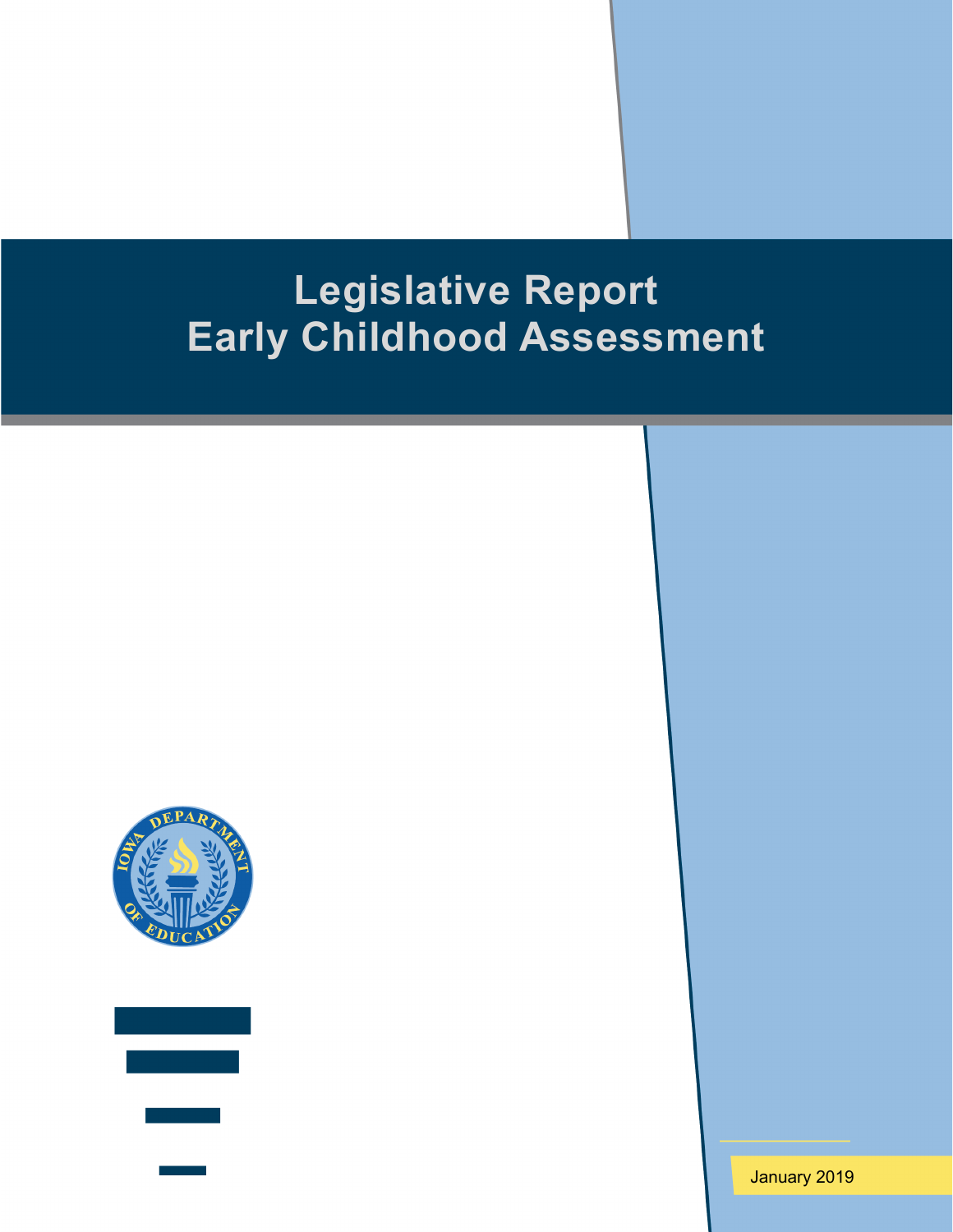State of Iowa Department of Education Grimes State Office Building 400 E.  $14<sup>th</sup>$  Street Des Moines, IA 50319-0146

### **State Board of Education**

Brooke Axiotis, President, Des Moines Michael Bearden,Vice President, Gladbrook Bettie Bolar, Marshalltown Joshua Byrnes, Osage Angela English, Dyersville Michael L. Knedler, Council Bluffs Mike May, Spirit Lake Mary Ellen Miller, Wayne County Kimberly Wayne, Des Moines Fez Zafar, Student Member, Clive

## **Administration**

Ryan M. Wise, Director and Executive Officer of the State Board of Education

## **Division of Learning and Results**

W. David Tilly, Deputy Director

## **Bureau of Leading, Teaching, Learning Services**

Erika Cook, Bureau Chief Kimberly Villotti, Administrative Consultant

It is the policy of the Iowa Department of Education not to discriminate on the basis of race, creed, color, sexual orientation, gender identity, national origin, sex, disability, religion, age, political party affiliation, or actual or potential parental, family or marital status in its programs, activities, or employment practices as required by the Iowa Code sections 216.9 and 256.10(2), Titles VI and VII of the Civil Rights Act of 1964 (42 U.S.C. § 2000d and 2000e), the Equal Pay Act of 1973 (29 U.S.C. § 206, et seq.), Title IX (Educational Amendments, 20 U.S.C.§§ 1681 – 1688), Section 504 (Rehabilitation Act of 1973, 29 U.S.C. § 794), and the Americans with Disabilities Act (42 U.S.C. § 12101, et seq.). If you have questions or complaints related to compliance with this policy by the Iowa Department of Education, please contact the legal counsel for the Iowa Department of Education, Grimes State Office Building, 400 E. 14th Street, Des Moines, IA 50319-0146, telephone number: 515-281-5295, or the Director of the Office for Civil Rights, U.S. Department of Education, Citigroup Center, 500 W. Madison Street, Suite 1475, Chicago, IL 60661-4544, telephone number: 312-730-1560, FAX number: 312-730-1576, TDD number: 877-521-2172, email: OCR.Chicago@ed.gov.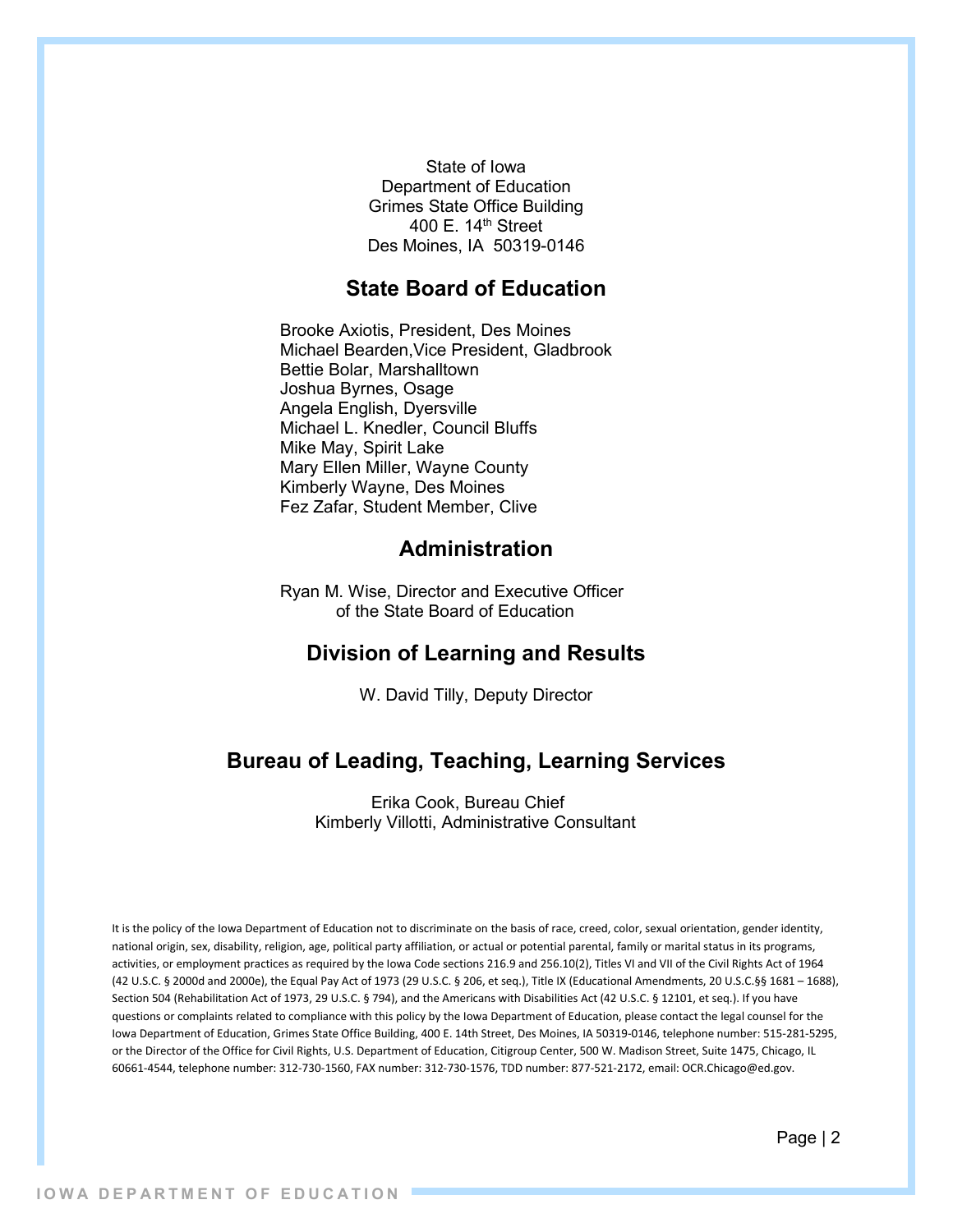## **INTRODUCTION**

#### **Iowa Code section 279.60: Assessments - access to data - reports**

The 2014 General Assembly passed legislation requiring local school districts to complete the following:

- Administer Teaching Strategies GOLD early childhood assessment to every resident prekindergarten or four-year-old child whose parent or guardian enrolls the child in the district;
- Administer a valid and reliable universal screening instrument as prescribed by the Iowa Department of Education (Department) to every kindergarten student enrolled in the district (Iowa Code section 270.60);
- Collect from each parent guardian or legal custodian of a kindergarten student enrolled in the district, information including, but not limited to, preschool attendance and demographic factors;
- Report the results of assessments and preschool information to the Department no later than January 1 of that school year; and
- Submit findings and recommendations annually in a report to the governor, the general assembly, the Early Childhood Iowa state board, and the Early Childhood Iowa area boards.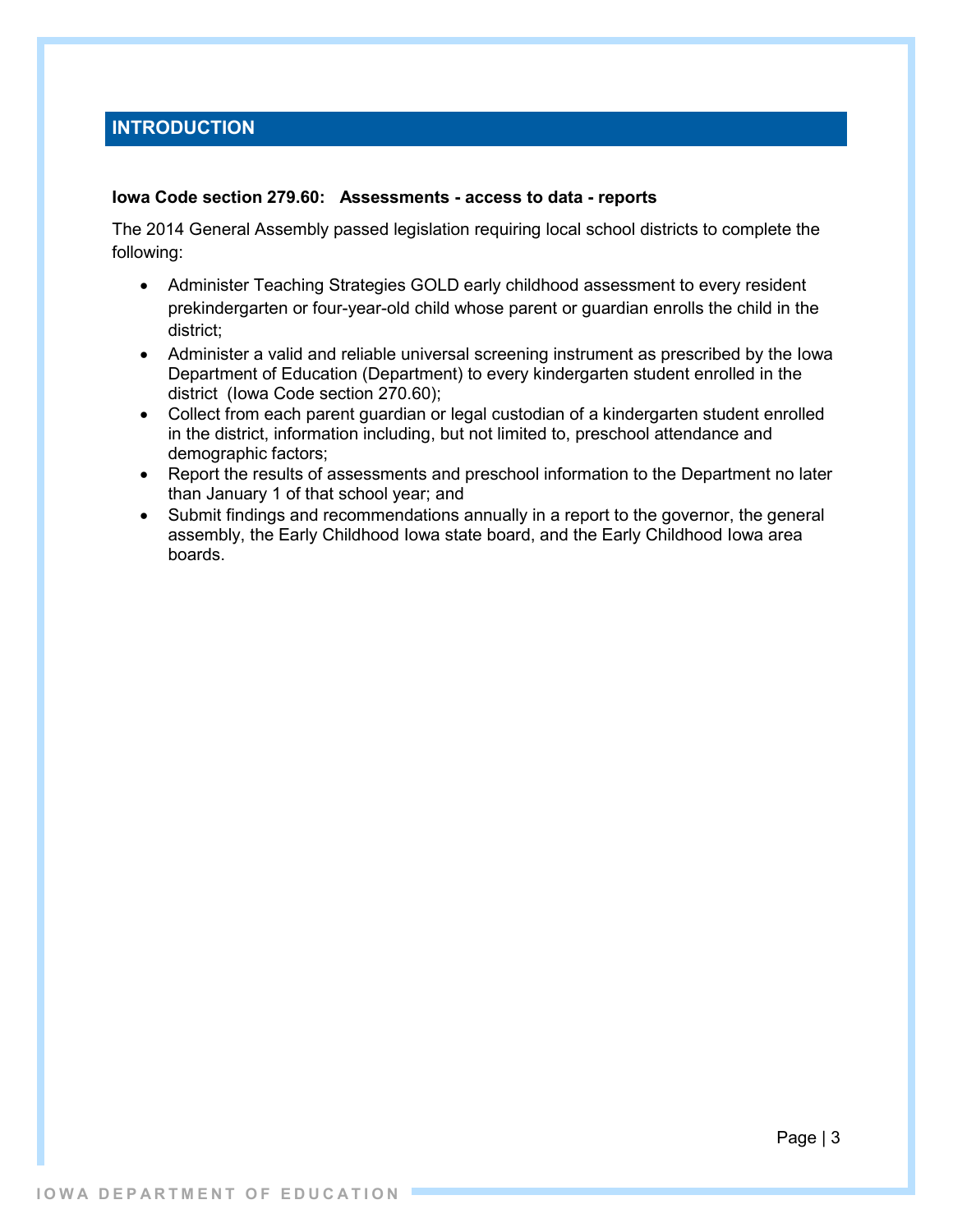### **REPORT OF PRESCHOOL PARTICIPATION**

Districts reported the number of students who had attended preschool at any time twelve months prior to registering for kindergarten. Districts gathered the information through parent reports or district records. Preschool participation has been defined to include attending any district or nondistrict preschool program including Head Start, local private preschools, and preschools funded by Early Childhood Iowa scholarships. Given the amount of time devoted to instruction may vary by program requirements, the data collected and analyzed should be interpreted with caution. In 2018- 19, 35,724 children entered kindergarten for the first time. Districts data reported indicated 29,376 children (82 percent) entering kindergarten attended a preschool program.

Data Source: Student Reporting in Iowa, fall 2018 files

## **PRESCHOOL—ASSESSMENT TOOL USED**

Iowa Code section 279.60 requires preschool programs under the authority of the Department of Education to administer Teaching Strategies GOLD™ (GOLD). This is an online, ongoing, portfoliobased assessment system for children from birth to grade three. GOLD blends portfolio-based assessment for all areas of development and learning with performance tasks to predict school success across developmental areas. Specifically, the developmental domains on GOLD are: socialemotional, physical, language, cognitive, literacy, mathematics, social studies, science and technology, and the arts. Documentation for each child is also collected on an ongoing basis across areas of development and examined regularly to assist teachers in completing progress checkpoints. Up to three times a year, teachers complete a progress checkpoint for each child across the required developmental domains based on analysis of portfolio evidence. Levels used to indicate how a child is doing at a checkpoint are based on widely held expectations for child development.

## **KINDERGARTEN—ASSESSMENT TOOL USED**

The Department aligned the kindergarten assessment requirements of Iowa Code section 279.60 with Iowa Code section 279.68, the statutory requirements for ensuring that all students are at benchmark in reading by the end of third grade. This law requires each school district assess all students enrolled in kindergarten at the beginning of the school year for their level of reading or reading readiness on a locally determined or statewide assessment. Locally determined assessments that districts select must meet minimum standards for reliability and validity established by the Department. In order to support districts in the implementation of Iowa Codes section 279.68, the Department reviewed early literacy assessments for universal screening and progress monitoring to determine valid and reliable instruments.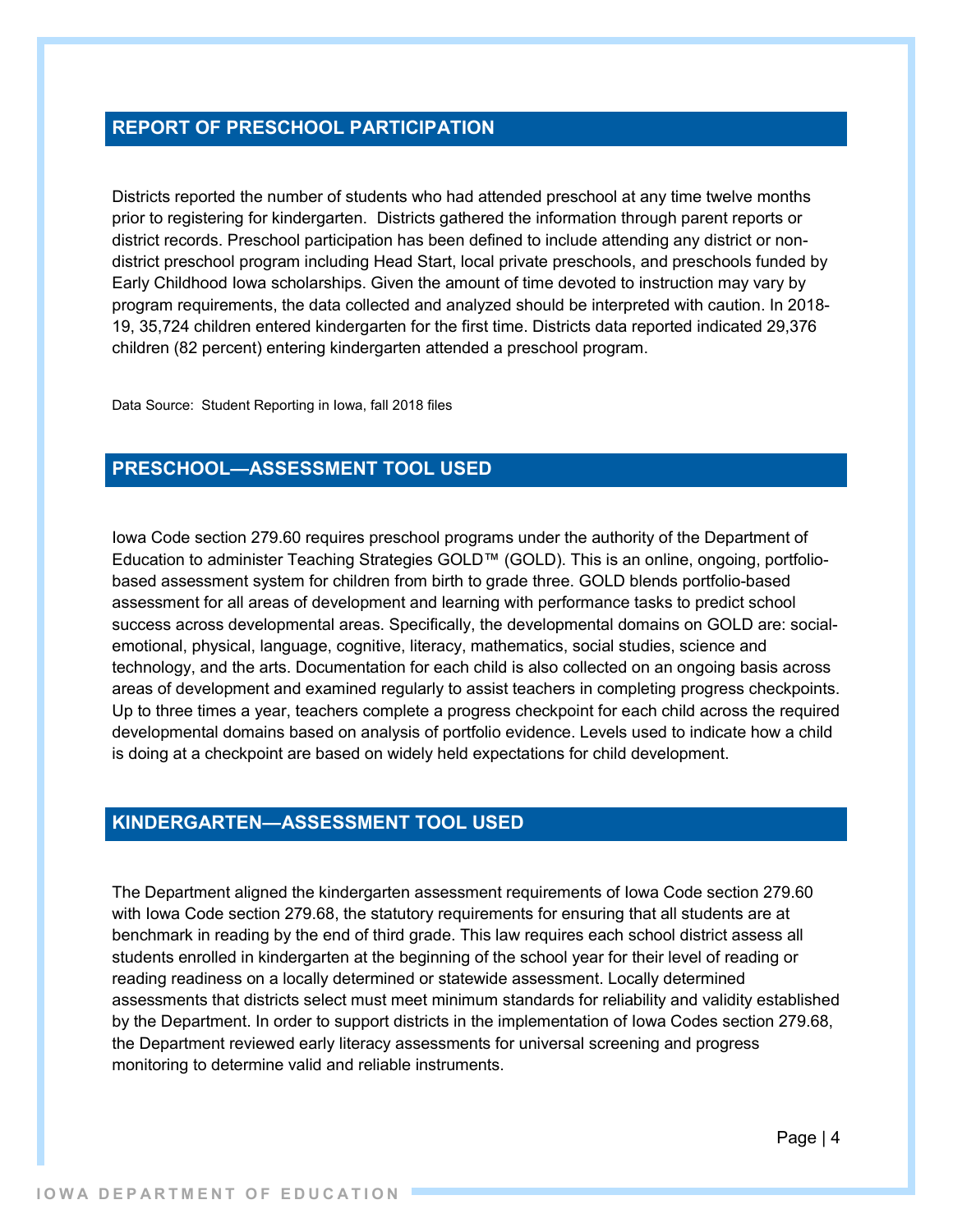Table 1 depicts the various kindergarten literacy assessment instruments used in school districts. Each of these assessment tools measures early literacy concepts including print, letter names, and sounds and beginning sounds (phonemic awareness) in young children. One assessment tool commonly used by districts is the Formative Assessment System for Teachers (FAST).

| Kindergarten Assessment            | # Districts Used as Default<br><b>Assessment in Fall 2018</b> | % Districts Used as Default<br><b>Assessment in Fall 2018</b> |
|------------------------------------|---------------------------------------------------------------|---------------------------------------------------------------|
| <b>FAST Kindergarten Composite</b> | 321                                                           | 97.3%                                                         |
| <b>FAST aReading</b>               | 5                                                             | 1.5%                                                          |
| <b>AIMSweb Plus</b>                | 3                                                             | 0.9%                                                          |
| <b>STAR Early Literacy</b>         |                                                               | 0.3%                                                          |
| TOTAL                              | 330                                                           | 100.0%                                                        |

**Table 1.** Percent of Iowa School Districts and Kindergarten Assessment Tool Administered in Fall 2018

Data Source: FastBridge Learning Data System, fall 2018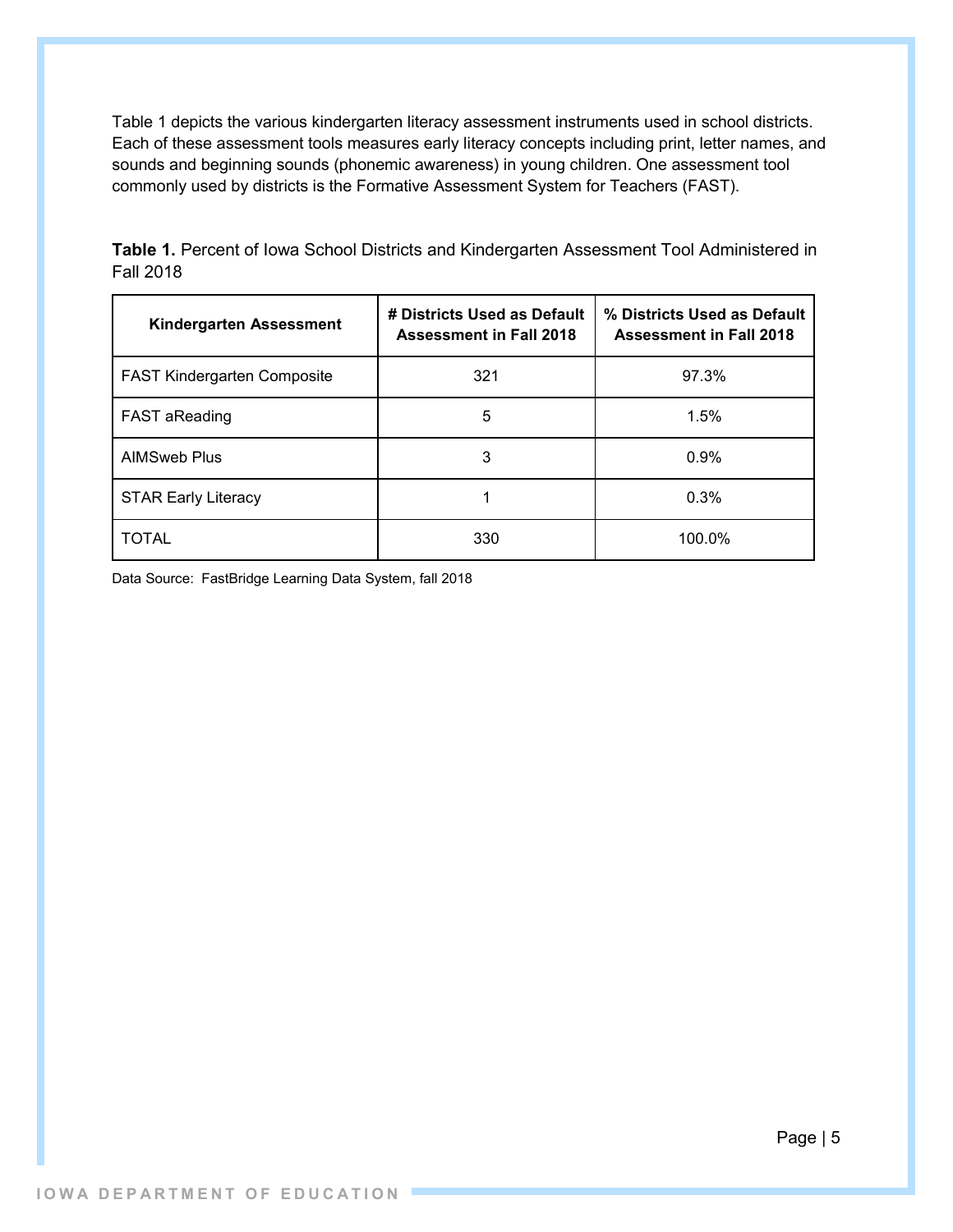#### **PRESCHOOL—ASSESSMENT RESULTS**

In the GOLD Comparative Report, children were compared to a readiness benchmark reflecting objectives and performance typical of students at entry to kindergarten. The objectives and readiness benchmarks for specific domains were established by the Teaching Strategies research team. Data shown in Table 2 represents preschool children who met the GOLD kindergarten readiness benchmark in various developmental domains in spring 2018. This includes data from all preschool programs in GOLD under the Iowa Department of Education Statewide License with Teaching Strategies (although some programs are not under DE authority).

| <b>Teaching Strategies GOLD</b><br><b>Area of Development</b> | <b>Number of</b><br>Children | <b>Percent at or Above</b><br><b>Benchmark</b> |
|---------------------------------------------------------------|------------------------------|------------------------------------------------|
| Social-Emotional                                              | 22,905                       | 89.2%                                          |
| Physical                                                      | 22,894                       | 93.8%                                          |
| Language                                                      | 22,859                       | 85.9%                                          |
| Cognitive                                                     | 22,847                       | 87.7%                                          |
| Literacy                                                      | 22,806                       | 85.1%                                          |
| Mathematics                                                   | 22,850                       | 77.1%                                          |

**Table 2.** Spring 2018 Assessment of Kindergarten Readiness for Preschool

Data Source: Teaching Strategies GOLD Online Assessment System, spring 2018

Note-Values may fluctuate as some programs may not have elected to report spring checkpoint data.

## **KINDERGARTEN—ASSESSMENT RESULTS**

To determine kindergarten performance, students are compared based on a criterion or benchmark aligned with relevant outcomes. A composite or total score is calculated based on assessment subtests. The composite score is reported to determine the percent of children at benchmark meeting expectations in regard to early reading skills at the beginning of kindergarten. In fall 2018, 38,592 kindergarten students were assessed using the Formative Assessment System for Teachers (FAST); data indicate 23,708 students (61 percent) of those assessed were at or above the benchmark for kindergarten (Figure 1).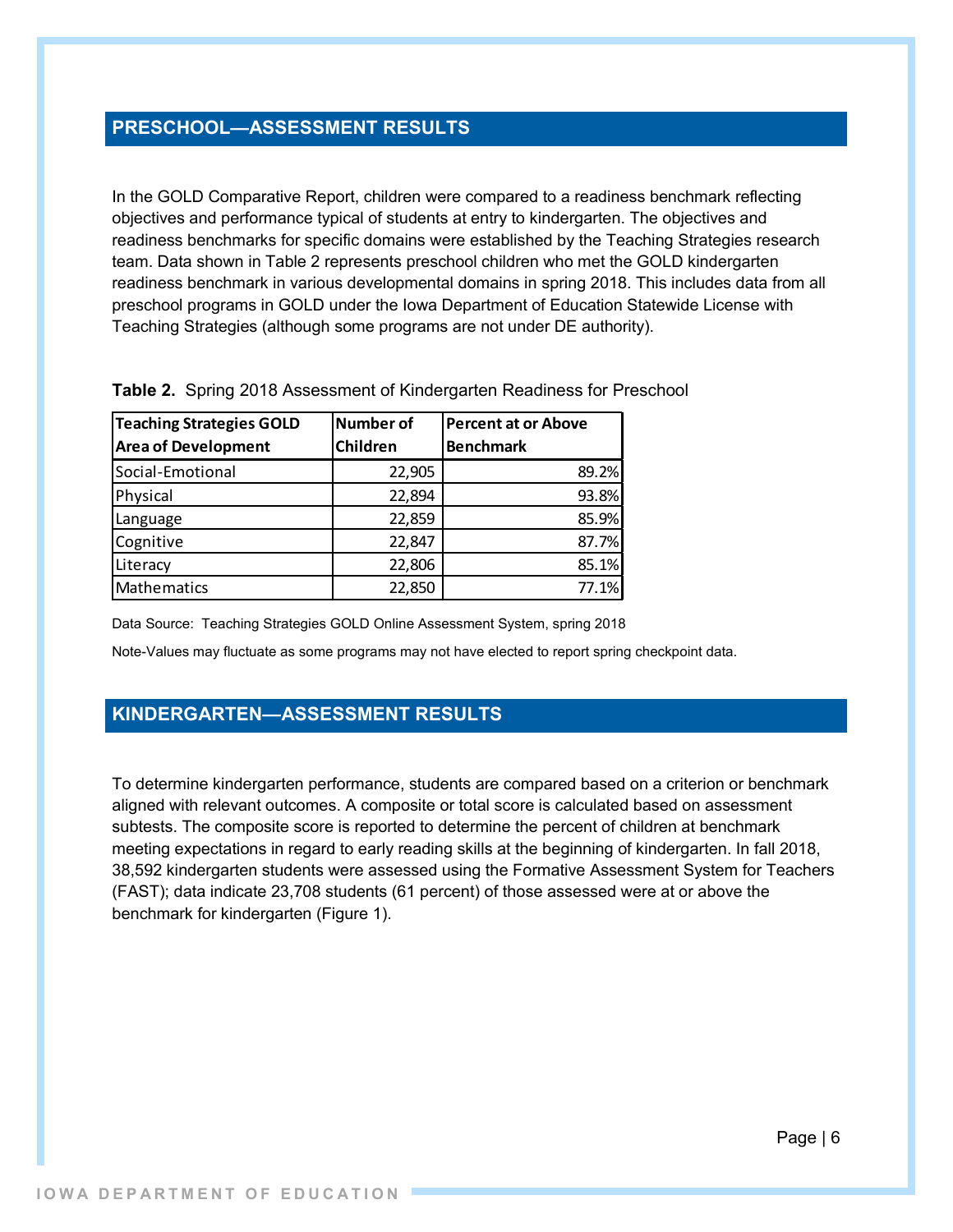

**Figure 1.** Percent of Students in Kindergarten At or Above Benchmark in Beginning Reading Skills Using an Approved Early Literacy Screening Assessment Measure, 2014-2018

Data Source: Iowa TIER Data System, 2014-2016 data; FastBridge Learning Data System, 2017 & 2018 data; 2014-2016 data include all approved screeners; 2017 & 2018 data only include FAST screeners



**Figure 2.** State Screening Data Trends for the Percent of Students in Kindergarten At or Above Benchmark in Beginning Reading Skills, 2015-2018

Data Source: Iowa TIER Data System, 2014-2016 data; FastBridge Learning Data System, 2017 & 2018 data; 2015-2016 and 2016-2017 data include all approved literacy assessments, 2017-2018 data only include FAST screeners; school self-selected default assessment data represented using 2015-2016 benchmark cuts; represents district and participating non-public schools